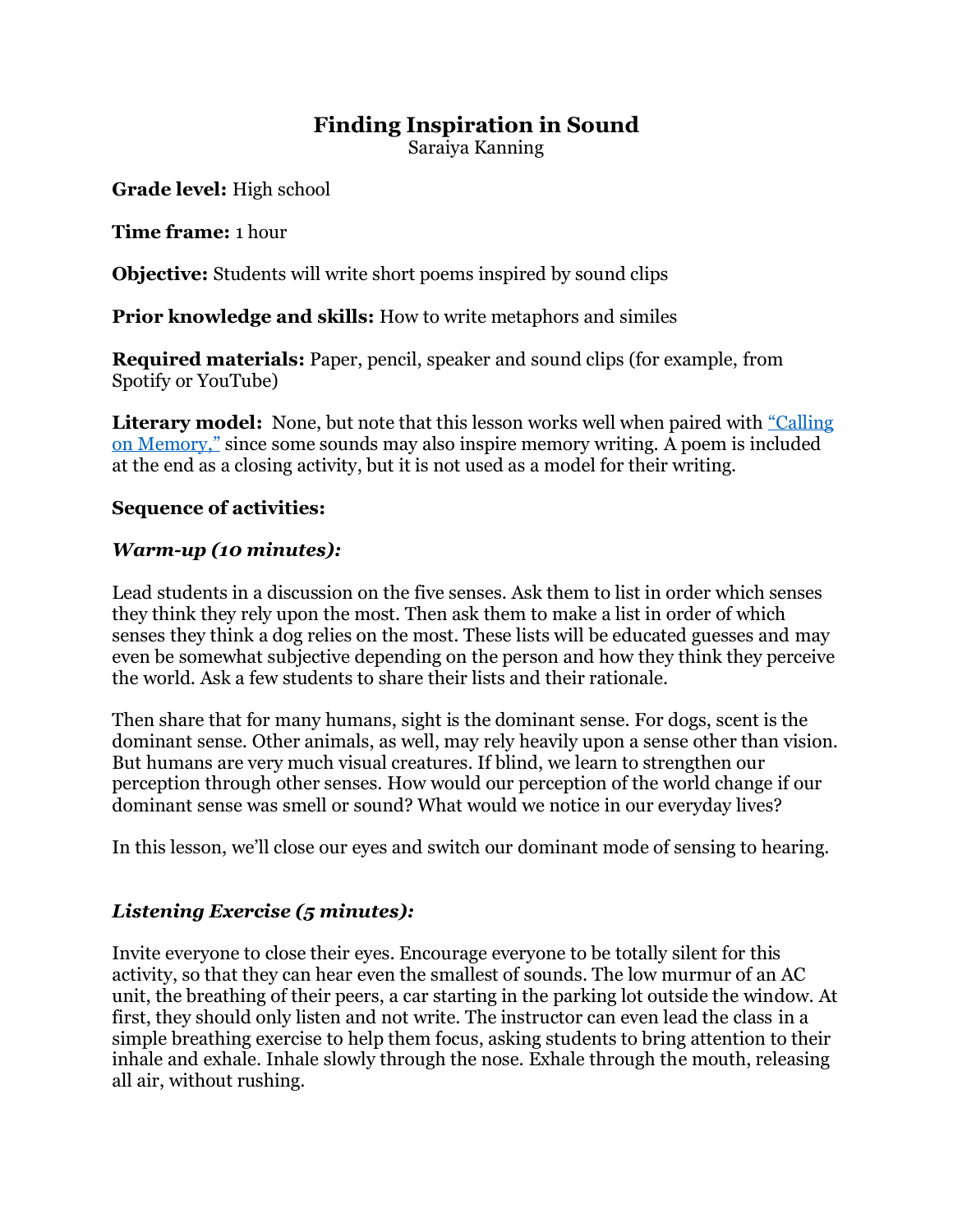After 2-3 minutes of solid listening, students should write a list of sounds they observed. Even if they don't know the source of the sound, they can write a description, make a guess as to what it might be, or use a simile to compare the sound to something else (i.e., continuous low groaning like a snoring dragon).

This would be a great exercise to do outdoors, especially if the school has a garden.

## *Write a Poem Together (10 minutes):*

Today's poems will be loosely inspired by the haiku. Instead of syllables, we'll count words. All of our poems today will fit into this simple structure: 3 lines--with 5 words, 7 words, 5 words.

Invite students to share a few of their sound observations from the listening exercise. Pick one of the contributions as the foundation for a collaborative poem. Ask students to brainstorm with you as you find words and narrow the description down to fit into the short form. Emphasize that in this form, every word matters. We are searching for the juiciest words, the stunning images and unique expressions. Try to eliminate unnecessary words like "is." You can also ask them to create a simile in the second line. For an exercise on similes, see the lesson plan "Calling on Memory."

If time allows, make several collaborative poems to build their confidence writing in such a short form.

## *Individual Poem Writing (20 minutes):*

Play a series of sound clips of your choice from Spotify, YouTube, or some other platform you are familiar with. You can even make the noise yourself using instruments or household items. Ask students to close their eyes and imagine a scenario in which they might hear this sound. What's going on in the sound clips? Who or what is making the sound? When? Where? Who else is around? For each sound, they should write a short poem. Allow 5 minutes for each poem. If time allows and they are engaged in the exercises, you can add more sound clips and extend the time.

Do not tell them the source of the sounds. Rather let them use their imagination. Incorporate everyday sounds as well as musical clips. For example:

- a door opening
- hummingbird wings
- wind chimes
- electronic music

Each sound clip is a new poem. Some of their poems may move beyond mere description and begin to hint at a story with elements of setting, characters, and even plot.

## *Sharing and Closing Poem (15 minutes):*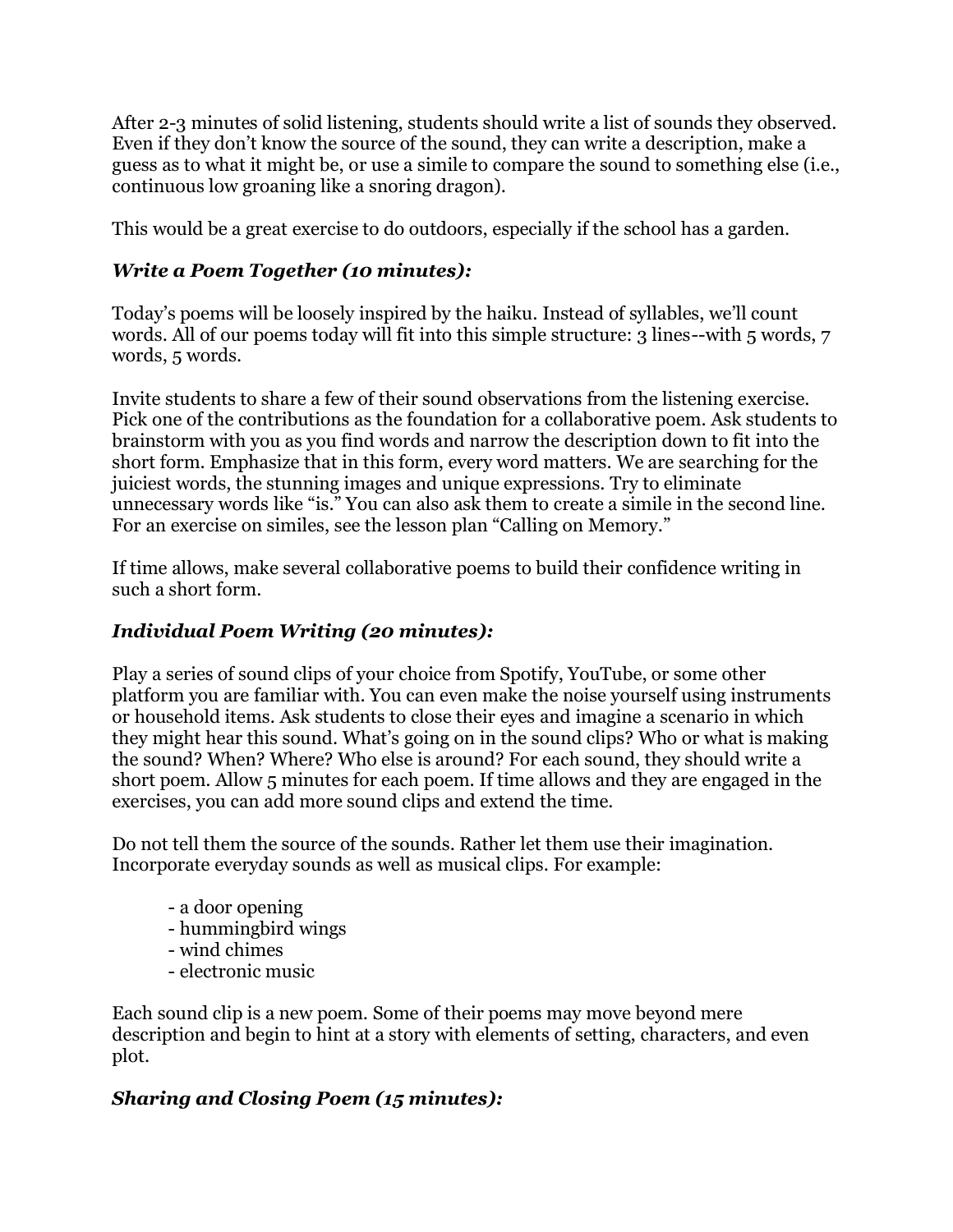Close the class by inviting students to read their short poems in pairs or as a classroom, depending on comfort level.

If time allows, the instructor can also facilitate a reading and discussion on the soundinspired poem "The Sound of the Sun" by George Bradley.

#### **The Sound of the Sun**

BY [GEORGE BRADLEY](https://www.poetryfoundation.org/poets/george-bradley)

It makes one all right, though you hadn't thought of it, A sound like the sound of the sky on fire, like Armageddon, Whistling and crackling, the explosions of sunlight booming As the huge mass of gas rages into the emptiness around it. It isn't a sound you are often aware of, though the light speeds To us in seconds, each dawn leaping easily across a chasm Of space that swallows the sound of that sphere, but If you listen closely some morning, when the sun swells Over the horizon and the world is still and still asleep, You might hear it, a faint noise so far inside your mind That it must come from somewhere, from light rushing to darkness, Energy burning towards entropy, towards a peaceful solution, Burning brilliantly, spontaneously, in the middle of nowhere, And you, too, must make a sound that is somewhat like it, Though that, of course, you have no way of hearing at all.

#### *Sample Student Poems:*

Note that some of these don't strictly follow the 5-7-5 form. Use the form as a starting point but allow wiggle room. Adhering to the form too strictly at first can cause paralyses or discouragement. The point is that they write short. Some of these are inspired by a similar poetic form, the lune, which is 5-3-5 (and again you could count words instead of syllables).

#### **Lonely Day**

As the cold, wet rain drops fall The fresh breeze came For the first time something had Finally touched my heart

#### **Celebration**

Gathered with family and friends Pop! Boom! Pop! Full of joy and red white and blue.

#### **El tigre**

Running fast through the forest